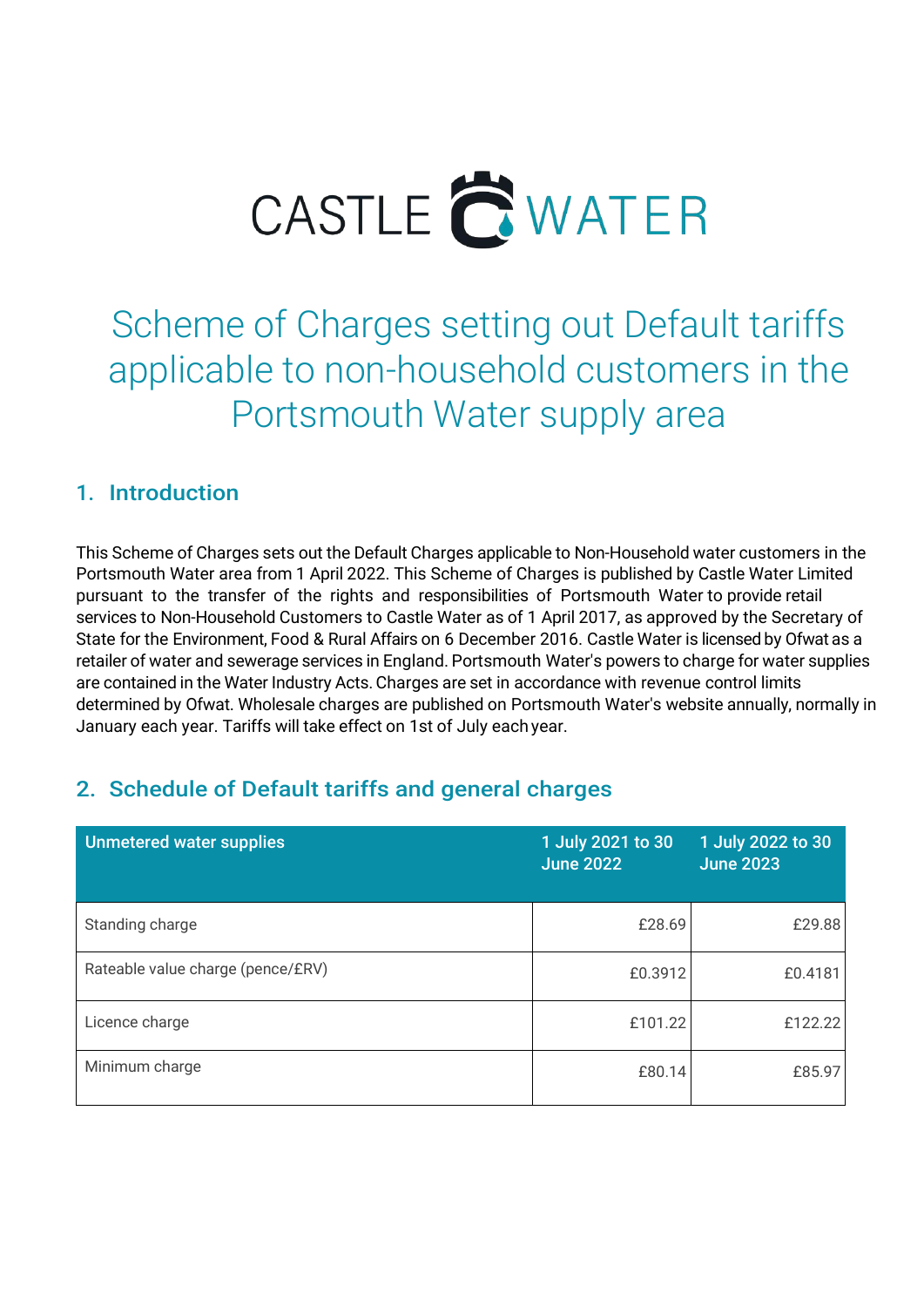| <b>Metered water supplies</b> |                        | 1 July 2021 to 30<br><b>June 2022</b> | 1 July 2022 to<br>30 June 2023 |
|-------------------------------|------------------------|---------------------------------------|--------------------------------|
| Less than 500 m3 per year     | Volume charge £ per m3 | £0.7646                               | £0.8155                        |
| More than 500 m3 and less     | Volume charge £ per m3 | £0.8064                               | £0.8599                        |
| than 10,000 m3 per year       | Site Fee (£)           | N/A                                   | N/A                            |
| 10,000 - 50,000 m3 per year   | Volume charge £ per m3 | £0.7826                               | £0.8346                        |
|                               | Site Fee (£)           | £238.64                               | £253.42                        |
| More than 50,000 m3 per year  | Volume charge £ per m3 | £0.6668                               | £0.7308                        |
|                               | Site Fee (£)           | £5,787.88                             | £6,339.86                      |

| Metered water supplies (Size of meter) | 1 July 2021 to 30<br><b>June 2022</b> | 1 July 2022 to 30<br><b>June 2023</b> |
|----------------------------------------|---------------------------------------|---------------------------------------|
| 15mm (0.5 inches)                      | £30.58                                | £33.32                                |
| 20mm (0.75 inches)                     | £34.67                                | £38.56                                |
| 25mm (1.00 inches)                     | £73.74                                | £78.92                                |
| 40mm (1.50 inches)                     | £161.52                               | £172.87                               |
| 50mm (2.00 inches)                     | £205.69                               | £220.13                               |
| 80mm (3.00 inches)                     | £304.39                               | £325.75                               |
| 100mm (4.00 inches)                    | £774.24                               | £828.59                               |
| 150mm (6.00 inches)                    | £1,724.70                             | £1,846.86                             |
| 200mm (8.00 inches)                    | £2,859.56                             | £3,059.82                             |
| 300mm (12.00 inches)                   | £6,831.54                             | £7,340.15                             |

*\*VAT applicable to hire charge and consumption which is an* industrial *supply*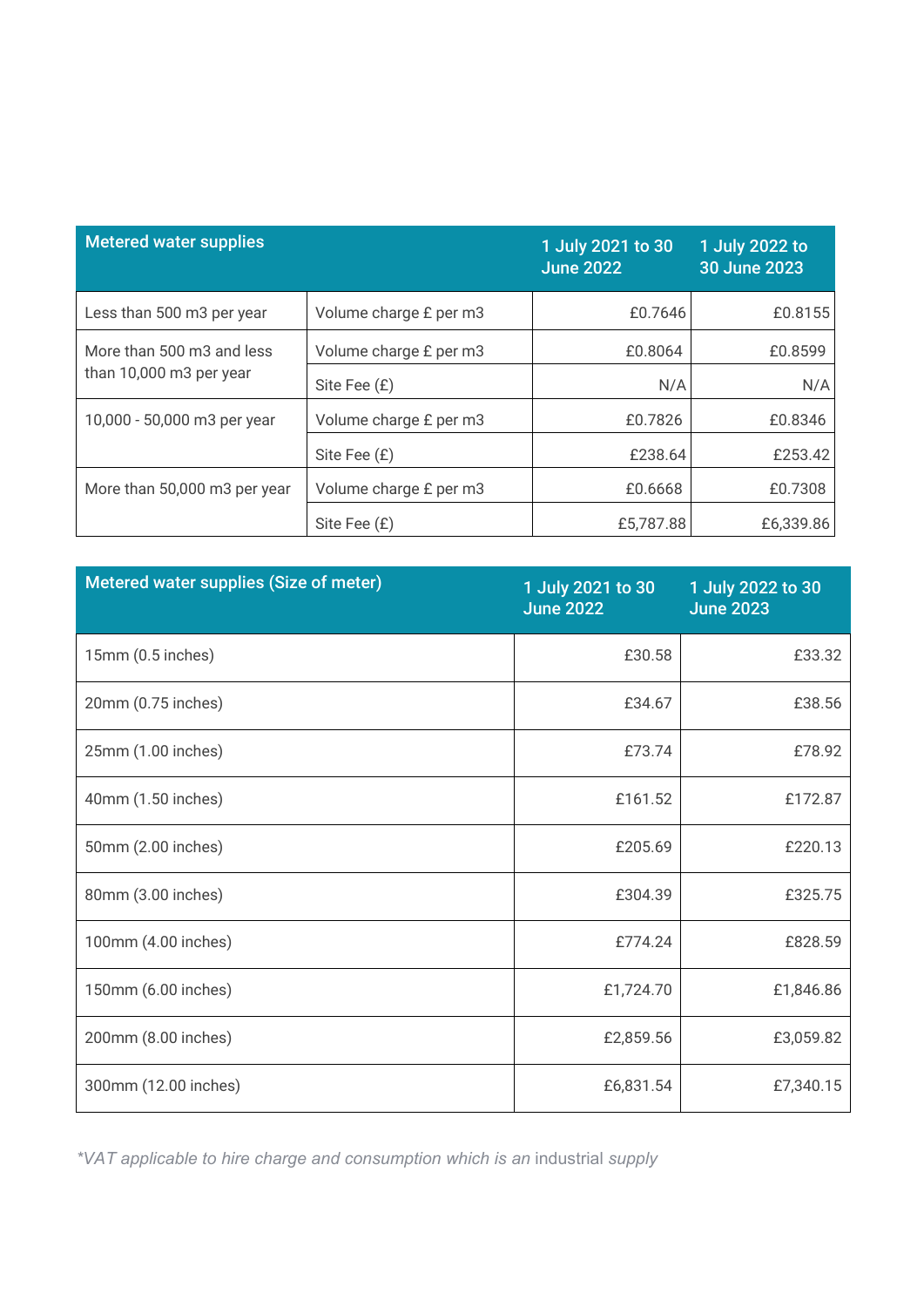# 3. Non-Primary Charges (exclusive of VAT)

| <b>Standposts</b> |                |                                               |
|-------------------|----------------|-----------------------------------------------|
| Size              | Weekly Charge* | Consumption charge                            |
| 25mm (1.00 inch)  | £68.58         | Based upon the usage of water at the standard |
| 50mm (2.00 inch)  | £90.08         | volumetric rate                               |

| Meter installation on an existing service $- B1$ |            |
|--------------------------------------------------|------------|
| External installation survey                     | <b>POA</b> |
| Standard meter installation 32mm                 | <b>POA</b> |
| Standard meter installation 25mm                 | <b>POA</b> |
| Cost of all other installations                  | <b>POA</b> |
| Internal installation survey                     | <b>POA</b> |
| Cost of internal installation                    | <b>POA</b> |

| Meter accuracy $-$ B3                                                         |         |
|-------------------------------------------------------------------------------|---------|
| Non-household meters up to 50mm (2.00 inches)                                 | £137.65 |
| Non-household meters greater than 50mm (2.00 inches) or external verification | POA I   |

| Changing meters at licensed retailer request - B7* |            |
|----------------------------------------------------|------------|
| Survey                                             | £137.65    |
| All other actions, upsizing or downsizing          | <b>POA</b> |

| Verification of meters $- C1*$ |         |
|--------------------------------|---------|
| Verification of meter details  | £137.65 |

| Visits by the Wholesaler to the eligible premises $- F3*$                    |         |
|------------------------------------------------------------------------------|---------|
| Visits by the Wholesaler to eligible premises not covered by other processes | £137.65 |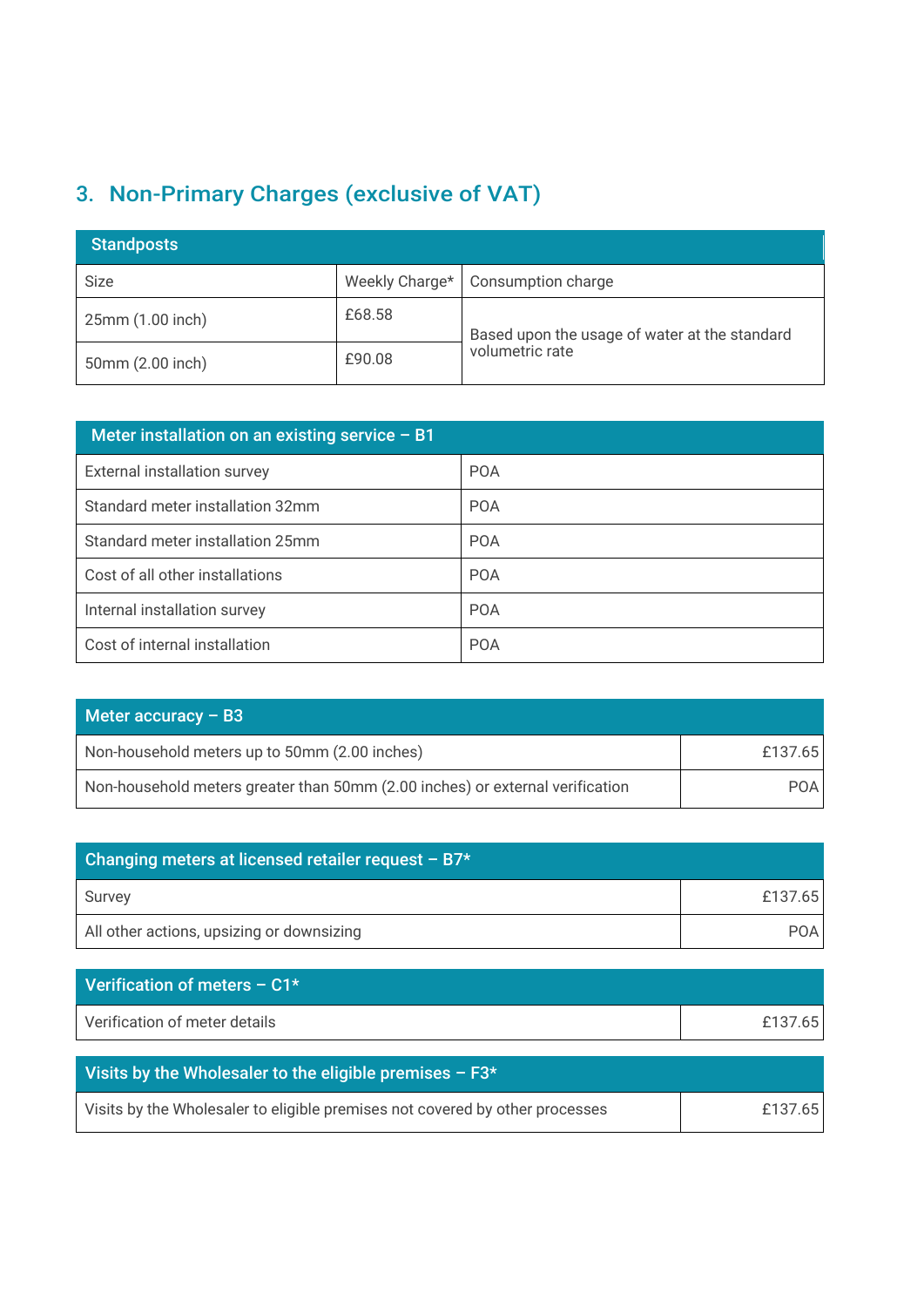| <b>Disconnections</b>                                                          |            |
|--------------------------------------------------------------------------------|------------|
| Survey for disconnection                                                       | £104.58    |
| Standard temporary disconnection for non-payment - I1                          | £245.15    |
| Standard permanent disconnection for non-payment $-11$                         | <b>POA</b> |
| Non-standard temporary disconnection requested by non-household customer - 15* | <b>POA</b> |
| Non-standard permanent disconnection requested by non-household customer - 15  | <b>POA</b> |
| Gaining entry to eligible premises $-17$                                       | <b>POA</b> |

| <b>Reconnections</b>                                                     |         |
|--------------------------------------------------------------------------|---------|
| Reconnection requested by the retailer (in normal working hours) – $18*$ | £104.58 |
| Reconnection requested by retailer (emergency/out of hours) - 18         | £245.15 |
| Reconnection performed by Wholesaler (in normal working hours) - I11*    | £104.58 |
| Reconnection performed by Wholesaler (emergency/out of hours) - I11      | £245.15 |
| All non-standard reconnections                                           | POA     |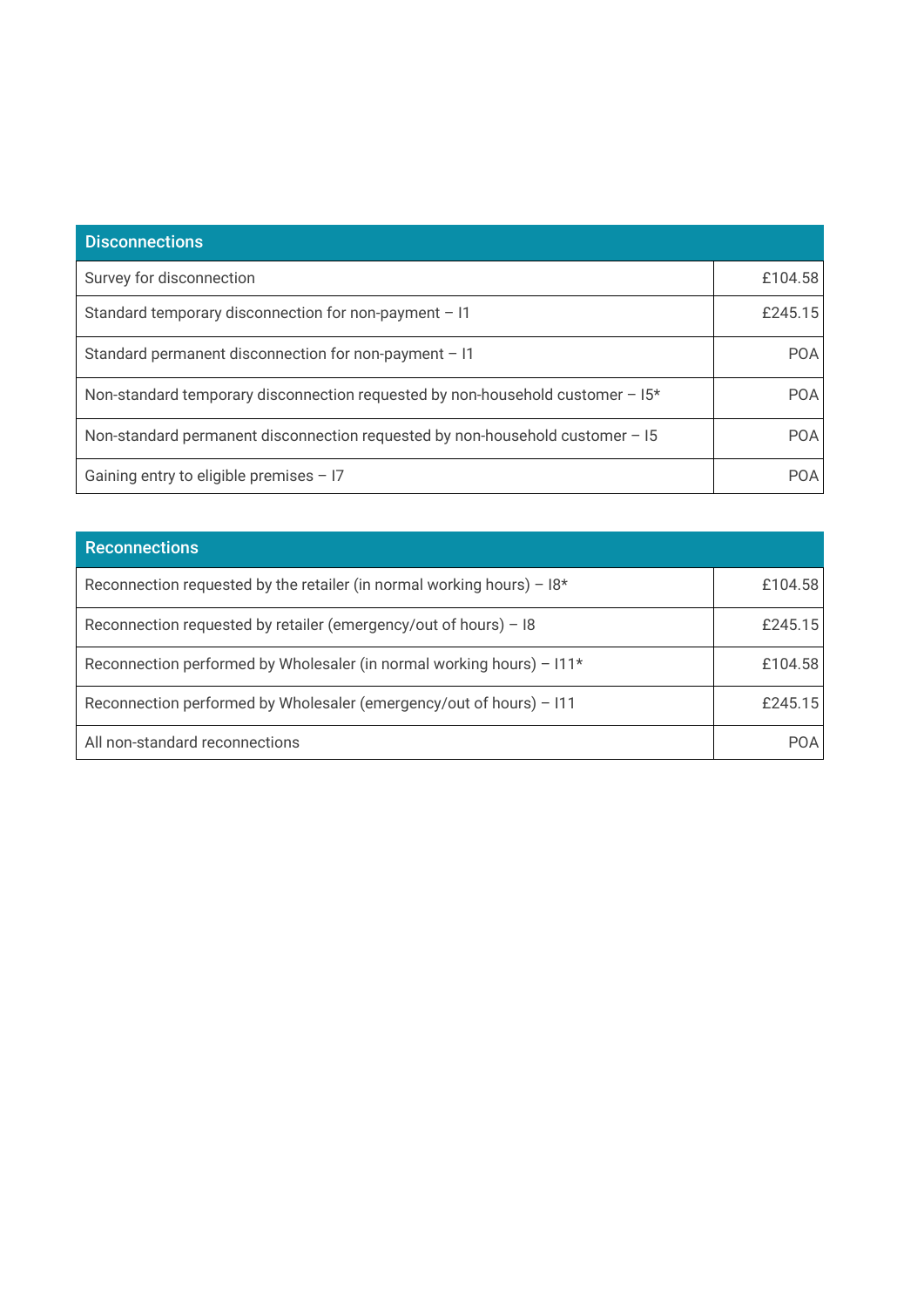### 4. Other Charges

Castle Water may charge a reasonable administration cost in connection with services provided by Portsmouth Water or procured for customers by Portsmouth Water, where there is no specified retail charge. Charges will be made at the higher rate of 3.5% or an hourly rate of £82.68.

Castle Water may charge a failed direct debit charge of £48.24 if there is any failure in any direct debit payment (other than as a result of the act or omission of Castle Water).

Castle Water may charge:

- A debt collection charge of £182.00 in respect of any invoice where Castle Water passes the account to an external debt collection agency for collection activity (other than activity involving visits to the relevant premises);
- A visit charge of £182.00 in respect of any invoice where Castle Water arrange a visit to the relevant premises for collection and/or disconnection activity through either Castle Water staff or any subcontractor of Castle Water; and
- a recoveries charge of £140 in respect of any overdue invoice where Castle Water has undertaken legal action to recover such sums.

These charges are in addition to:

- charges in connection with disconnection as set out in the Portsmouth Water Wholesale Tariff document; and
- third party costs incurred by Castle Water in connection with debt recoveryaction including without limitation court fees and the costs of instructing solicitors to pursue outstanding invoices.

Castle Water may charge a meter reading charge of £5.51 for any meter reads requested by a customer in addition to the minimum number of meter reads required to be undertaken by Castle Water under the market codes. Where the Customer requests a specific appointment for the reading of meters, there will be an additional charge for such appointment of an amount to be notified to the customer by Castle Water.

Castle Water may charge an additional invoice charge of £2.76 for each copy invoice issued to a customer by post.

Castle Water may charge a replacement invoice charge of £27.56 where:

• a customer has switched to another retailer and Castle Water has issued a final invoice based on estimated readings due to the failure of the incoming retailer to provide a meter read for the transfer date within 7 days of the date on which the customer has transferred to a new retailer;

and

• the customer subsequently requests a replacement invoice based on an actual meter read on the transfer date rather than the previous estimated read.